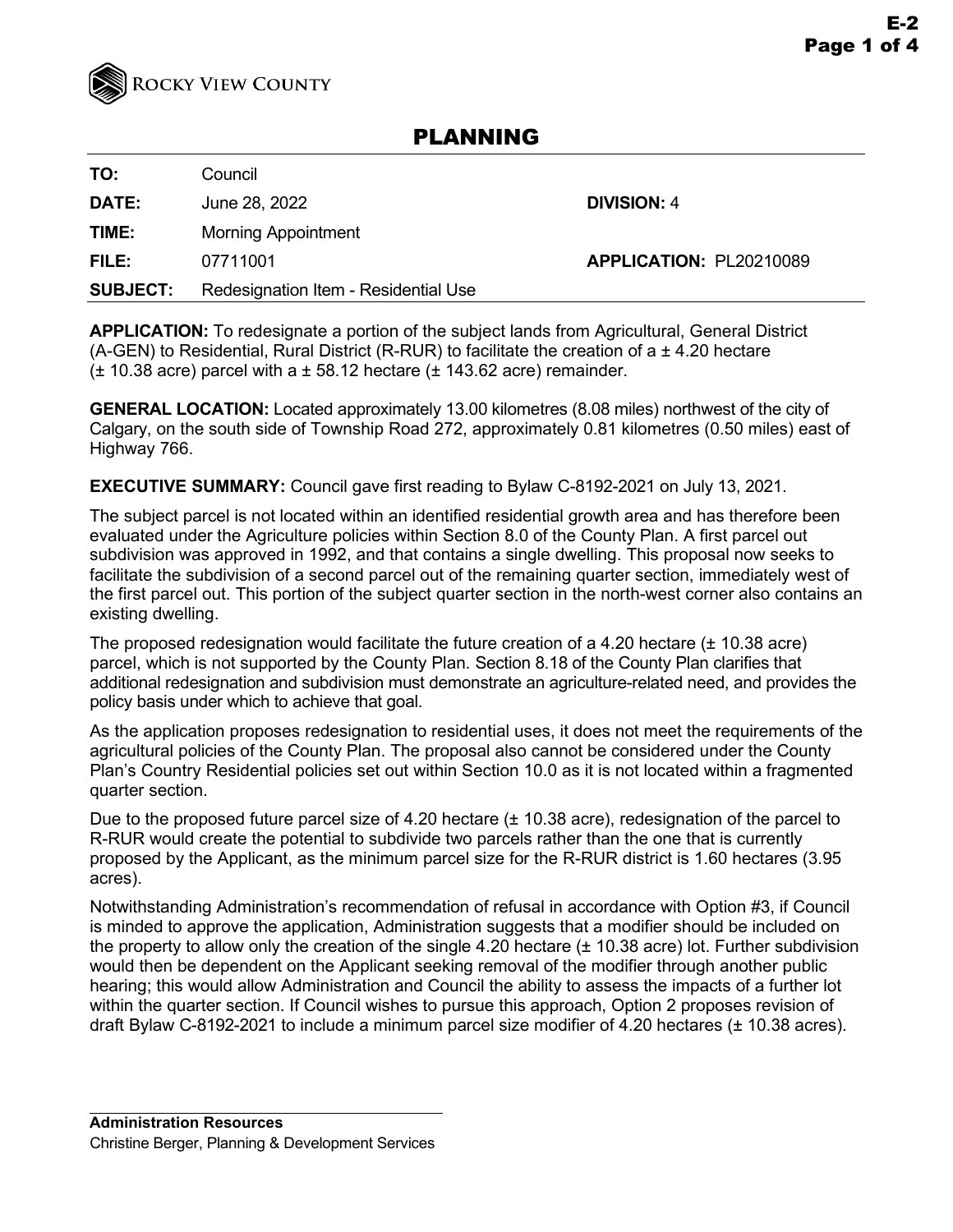

**ADMINISTRATION RECOMMENDATION:** Administration recommends refusal in accordance with Option #3.

## **OPTIONS:**

| Option $# 1$ : | Motion #1                               | THAT Bylaw C-8192-2021 be given second reading.                                                                                                                                                                  |
|----------------|-----------------------------------------|------------------------------------------------------------------------------------------------------------------------------------------------------------------------------------------------------------------|
|                | Motion #2                               | THAT Bylaw C-8192-2021 be given third and final reading.                                                                                                                                                         |
| Option $#2$ :  | Motion #1                               | THAT Bylaw C-8192-2021 be amended to redesignate a portion of the<br>subject lands from Agricultural, General District (A-GEN) to Residential,<br>Rural District (R-RUR p4.2) in accordance with Attachment 'D'. |
|                | Motion #2                               | THAT Bylaw C-8192-2021 be given second reading, as amended.                                                                                                                                                      |
|                | Motion #3                               | THAT Bylaw C-8192-2021 be given third and final reading, as amended                                                                                                                                              |
| Option $#3$ :  | That application PL20210089 be refused. |                                                                                                                                                                                                                  |

## **AIR PHOTO & DEVELOPMENT CONTEXT:**

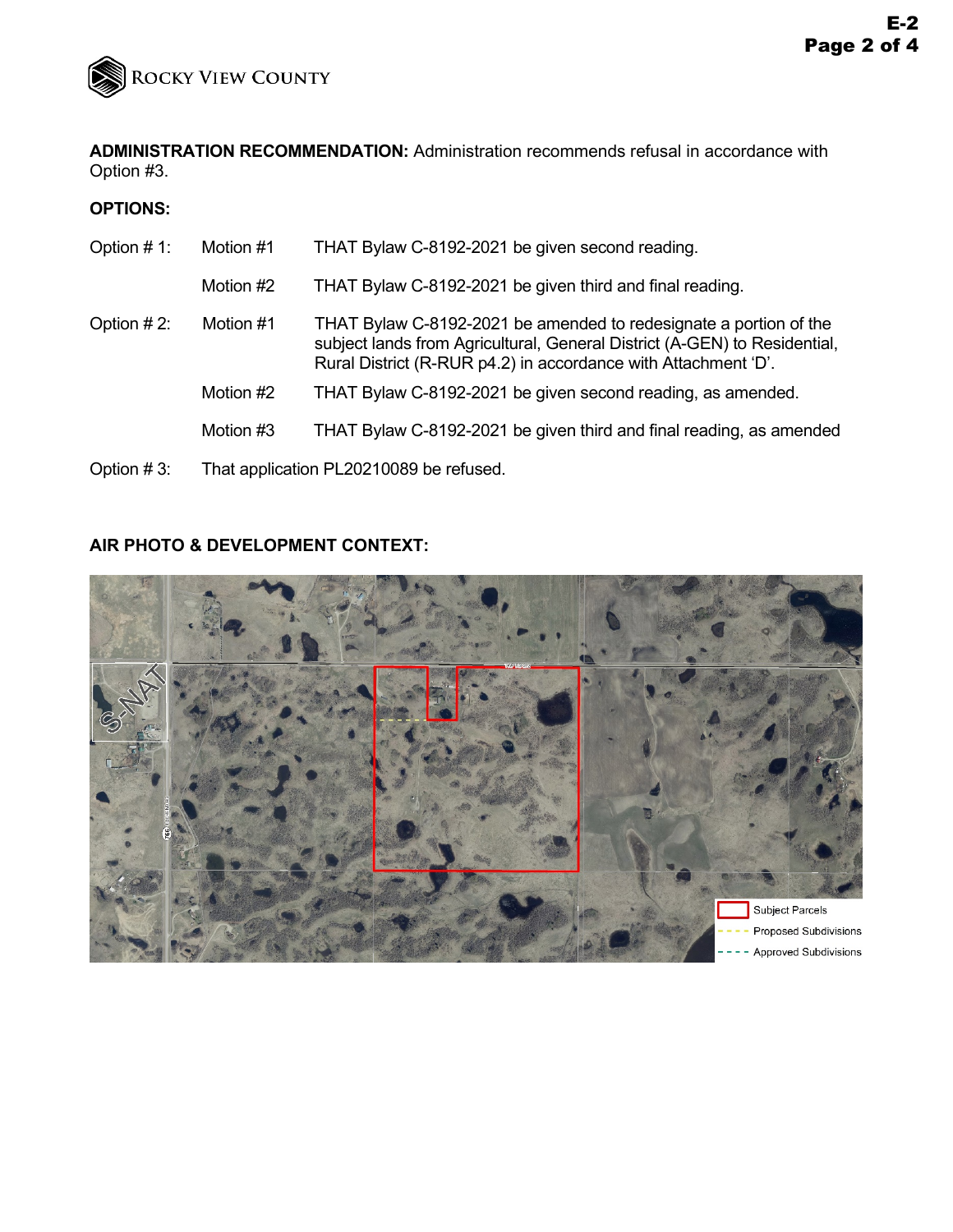

## **APPLICATION EVALUATION:**

The application was evaluated based on the technical reports submitted with the application and the applicable policies and regulations.

| <b>APPLICABLE POLICY AND REGULATIONS:</b>              | <b>TECHNICAL REPORTS SUBMITTED:</b> |
|--------------------------------------------------------|-------------------------------------|
| <b>Municipal Government Act;</b>                       | None Submitted.                     |
| Municipal Development Plan (County Plan);<br>$\bullet$ |                                     |
| Land Use Bylaw; and<br>$\bullet$                       |                                     |
| <b>County Servicing Standards.</b><br>$\bullet$        |                                     |
|                                                        |                                     |

#### **POLICY ANALYSIS:**

#### County Plan

The subject parcel is not located within an Area Structure Plan or a Conceptual Scheme area. Therefore, the County Plan is the guiding policy document for this application. As the subject site is within the Agricultural Area of the County, the application has been evaluated in accordance with Section 8.0 (Agriculture), of the County Plan.

A first parcel out subdivision was registered in 1992 on this quarter to accommodate previous residential development on the parcel. Policy 8.18 of the County Plan clarifies that additional redesignation and subdivision may be considered for new or distinct agricultural operations. However, this application proposes to facilitate residential subdivision and so does not comply with Policy 8.18. The application would redesignate to a non-agricultural use and reduce the amount of land available for agricultural operations, thus proposing land use inconsistent with County policy.

Policy 10.11 of the County Plan allows for the redesignation of residential or agricultural parcels less than or equal to 10 hectares (24.7 acres) in size within a fragmented quarter section. However, this proposal would not meet the definition of a fragmented quarter section and is therefore not supported by this policy. Additionally, the County Plan is divided into regions that each have specific direction. The subject parcel is located within the West Rocky View Region, and the key directions for this identified region include the retention of large agriculture parcels. Administration recognizes there is an existing dwelling on the proposed new lot; however, this proposal to redesignate the subject lands from Agricultural, General District (A-GEN) to Residential, Rural District (R-RUR) is inconsistent with the County Plan, as it would provide the opportunity to further fragment the quarter section.

A goal of Section 8.0 of the County Plan is to support agricultural operations and minimize impacts from non-agricultural uses. The provision of a second, and possibly third, parcel in the quarter that does not contribute to agricultural operations in the area and may result in adverse impacts on surrounding lands is contrary to this goal of Section 8.0.

The application is not consistent with the policies or intent of the County Plan and would result in fragmentation of agricultural land.

#### Land Use Bylaw

The proposed 4.20 hectare  $(\pm 10.38 \text{ acre})$  lot meets the minimum parcel size requirement of 1.60 hectares (3.95 acres) set in the Residential, Rural District (R-RUR) of the Land Use Bylaw and is consistent with the Bylaw. Since the proposed lot size exceeds the minimum parcel size requirements, if this redesignation were approved, there would be opportunity to further subdivide the proposed lot in the future under the R-RUR designation. This could lead to further fragmentation of the quarter section, which is not supported by the County Plan. If Council is minded to support the redesignation application, Administration would recommend the proposed bylaw be amended to include a modifier that sets a minimum parcel size of 4.20 hectares (± 10.38 acres) for the proposed